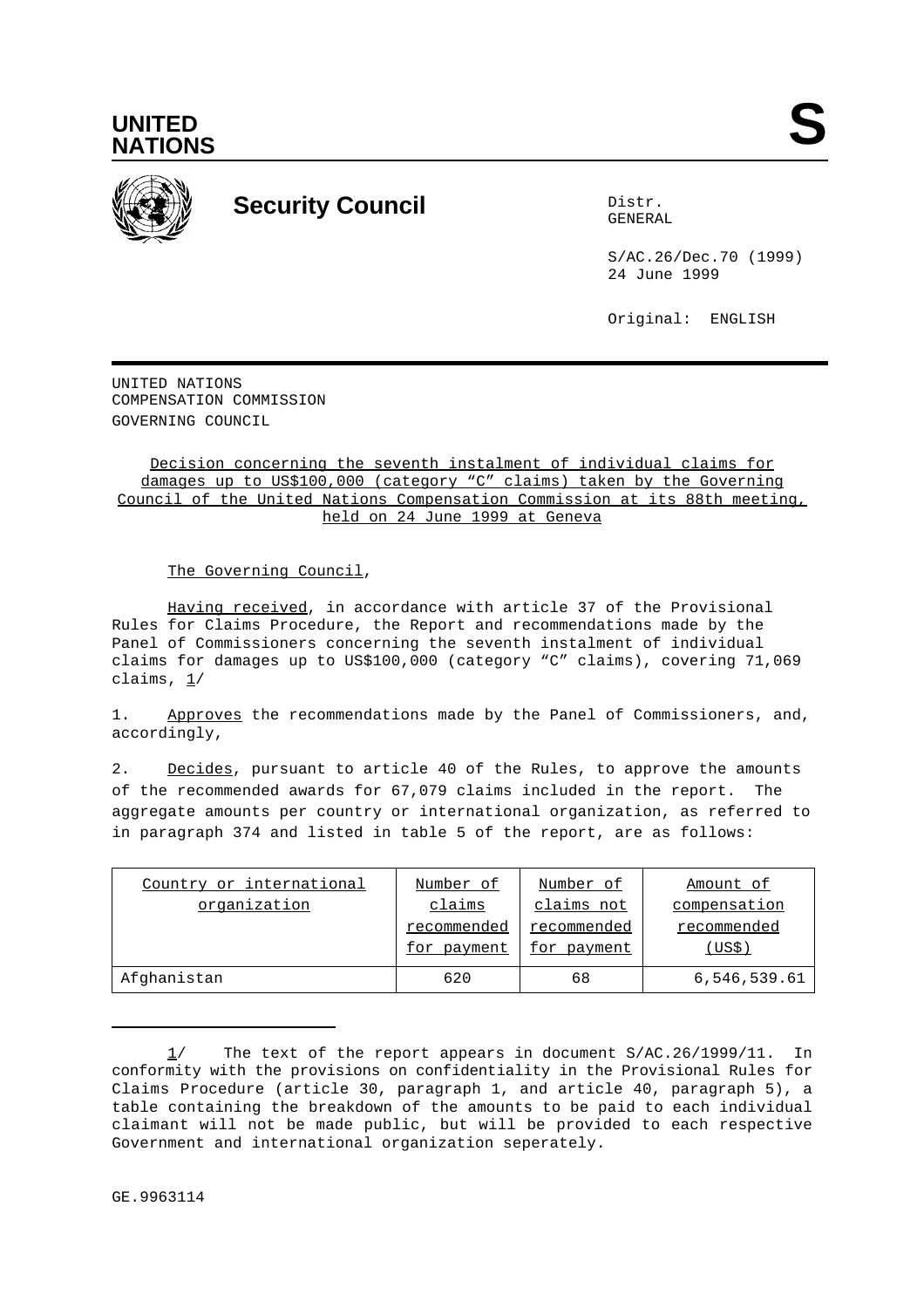## S/AC.26/Dec.70 (1999) Page 2

| Country or international<br>organization | Number of<br>claims<br>recommended<br>for payment | Number of<br>claims not<br>recommended<br>for payment | Amount of<br>compensation<br>recommended<br>(US\$) |
|------------------------------------------|---------------------------------------------------|-------------------------------------------------------|----------------------------------------------------|
| Algeria                                  | 16                                                | $\mathbf 0$                                           | 695,540.82                                         |
| Argentina                                | 1                                                 | 0                                                     | 70,538.55                                          |
| Australia                                | 55                                                | $\overline{c}$                                        | 1,702,771.53                                       |
| Austria                                  | 13                                                | 3                                                     | 620,999.83                                         |
| Bahrain                                  | 6                                                 | $\overline{4}$                                        | 148,039.74                                         |
| Bangladesh                               | 2,019                                             | 11                                                    | 37, 554, 395.74                                    |
| Belgium                                  | $\epsilon$                                        | $\mathbf 1$                                           | 231,802.31                                         |
| Benin                                    | 1                                                 | 0                                                     | 9,177.00                                           |
| Bulgaria                                 | 8                                                 | $\mathsf 0$                                           | 125,605.86                                         |
| Cameroon                                 | 1                                                 | $\mathsf 0$                                           | 8,766.44                                           |
| Canada                                   | 250                                               | $\,8\,$                                               | 11,857,638.70                                      |
| Chad                                     | 1                                                 | $\mathbf 0$                                           | 22,563.35                                          |
| China                                    | $\overline{4}$                                    | 0                                                     | 124,658.70                                         |
| Croatia                                  | $\overline{7}$                                    | $\mathbf 0$                                           | 192, 329.35                                        |
| Cyprus                                   | 2                                                 | $\mathbf 1$                                           | 122,504.84                                         |
| Czech Republic                           | 8                                                 | $\mathbf 1$                                           | 145,166.19                                         |
| Denmark                                  | $\mathbf{3}$                                      | $\mathbf 0$                                           | 144,690.81                                         |
| Egypt                                    | 13,598                                            | $1\,,\,446$                                           | 228, 574, 373. 13                                  |
| Ethiopia                                 | 8                                                 | 0                                                     | 55,973.18                                          |
| Federal Republic of<br>Yugoslavia        | 5                                                 | 2                                                     | 148,194.04                                         |
| Finland                                  | 15                                                | $\mathsf 0$                                           | 297,969.31                                         |
| France                                   | 171                                               | 5                                                     | 6,534,238.54                                       |
| Germany                                  | 54                                                | $\epsilon$                                            | 2, 220, 488.11                                     |
| Ghana                                    | $\mathbf 1$                                       | $\mathsf 0$                                           | 47,734.21                                          |
| Greece                                   | 15                                                | $\mathsf 0$                                           | 614, 271.21                                        |
| Hungary                                  | 9                                                 | $\pmb{0}$                                             | 284,036.35                                         |
| India                                    | 8,970                                             | 386                                                   | 185, 773, 000.03                                   |
| Iran                                     | 731                                               | 40                                                    | 26, 975, 073.39                                    |
| Ireland                                  | 45                                                | $\pmb{0}$                                             | 1, 265, 251.55                                     |
| Israel                                   | 230                                               | 11                                                    | 4,821,126.19                                       |
| Italy                                    | 50                                                | 3                                                     | 1,440,604.82                                       |
| Japan                                    | 22                                                | $\mathsf 0$                                           | 582,774.02                                         |
| Jordan                                   | 8,464                                             | 445                                                   | 279,894,629.49                                     |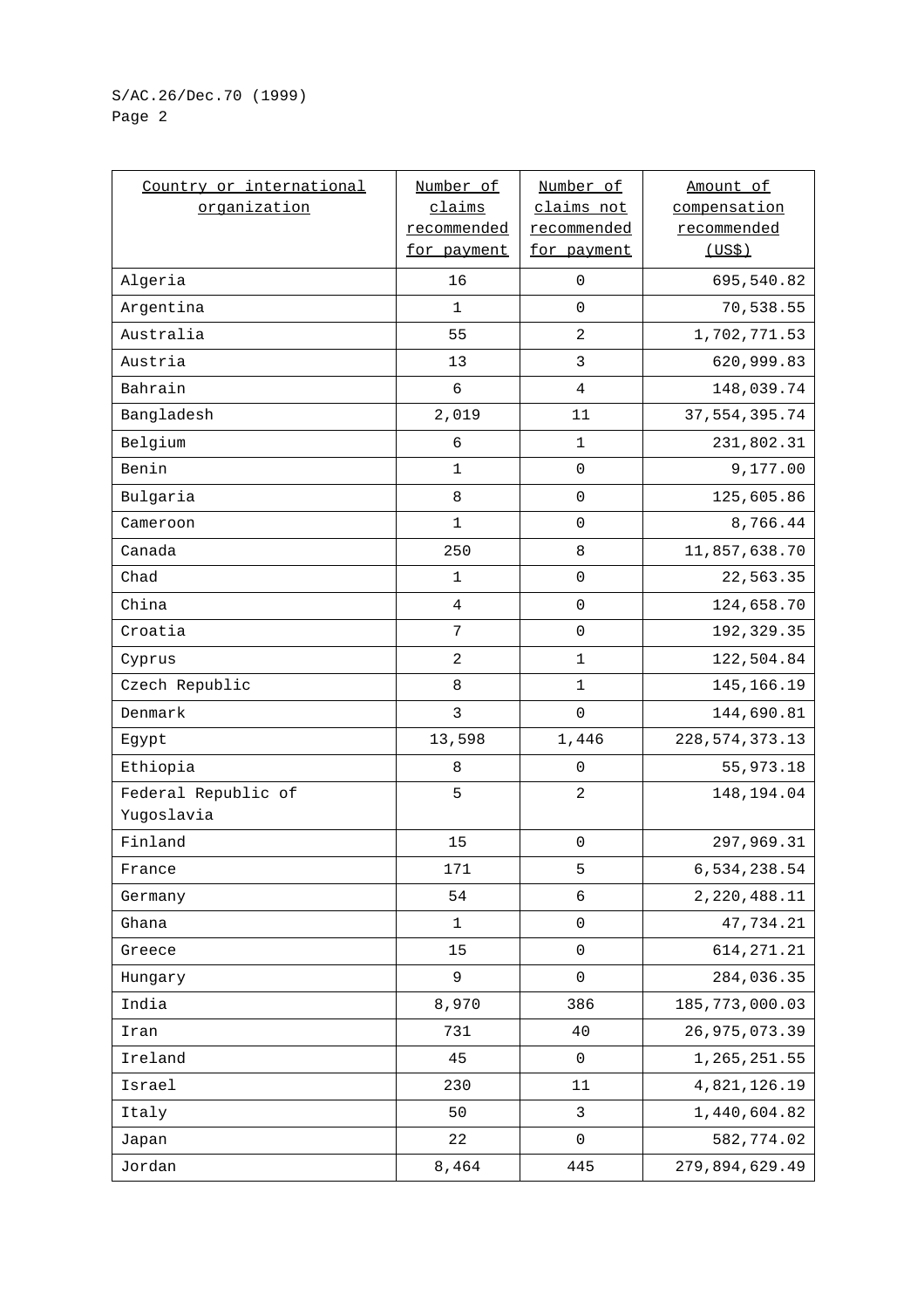| Country or international | Number of      | Number of           | Amount of        |
|--------------------------|----------------|---------------------|------------------|
| organization             | claims         | claims not          | compensation     |
|                          | recommended    | recommended         | recommended      |
|                          | for payment    | for payment         | (US\$)           |
| Kenya                    | 4              | $\mathsf 0$         | 15,458.48        |
| Korea                    | 35             | 0                   | 2,365,481.86     |
| Kuwait                   | 18,516         | 166                 | 784, 934, 659.15 |
| Lebanon                  | 548            | 6                   | 15, 514, 902. 72 |
| Malaysia                 | 1              | $\mathsf 0$         | 22, 453. 23      |
| Mauritius                | 13             | $\mathsf 0$         | 163, 472.65      |
| Morocco                  | 25             | $\mathsf 0$         | 769,485.67       |
| Nepal                    | 2              | 0                   | 14,495.18        |
| Netherlands              | 24             | 4                   | 814, 269.57      |
| New Zealand              | 7              | $\mathsf{O}\xspace$ | 237,824.47       |
| Niger                    | 1              | $\overline{0}$      | 34,733.08        |
| Nigeria                  | 23             | 1                   | 271,732.67       |
| Norway                   | $\mathbf 1$    | 0                   | 22,092.68        |
| Pakistan                 | 3,997          | 973                 | 72, 220, 012.40  |
| Philippines              | 1,007          | 237                 | 10, 254, 242.61  |
| Poland                   | 49             | 10                  | 716,179.29       |
| Portugal                 | $\overline{a}$ | $\overline{c}$      | 63,496.91        |
| Romania                  | $\mathbf 1$    | 0                   | 31,894.07        |
| Russian Federation       | $\mathbf 1$    | $\mathsf 0$         | 48, 442.91       |
| Saudi Arabia             | $\overline{c}$ | $\overline{4}$      | 60,431.66        |
| Senegal                  | 2              | $\mathsf{O}\xspace$ | 46,662.16        |
| Seychelles               | $\mathbf 1$    | $\mathsf 0$         | 60,418.14        |
| Sierra Leone             | 1              | 0                   | 42, 433.14       |
| Singapore                | $\overline{4}$ | $\mathsf 0$         | 191,724.05       |
| Slovakia                 | $\overline{4}$ | $\mathbf 1$         | 69,466.82        |
| Slovenia                 | 5              | 0                   | 119,825.39       |
| Somalia                  | 64             | 9                   | 1,180,810.34     |
| South Africa             | 1              | 0                   | 31,786.29        |
| Spain                    | 5              | $\mathsf{O}\xspace$ | 147,896.97       |
| Sri Lanka                | 964            | 17                  | 5, 187, 819.35   |
| Sudan                    | 626            | $\mathfrak{Z}$      | 14,740,586.11    |
| Sweden                   | 20             | 1                   | 935,577.80       |
| Switzerland              | 8              | 0                   | 207, 359.65      |
| Syria                    | 1,970          | 20                  | 56,697,373.20    |